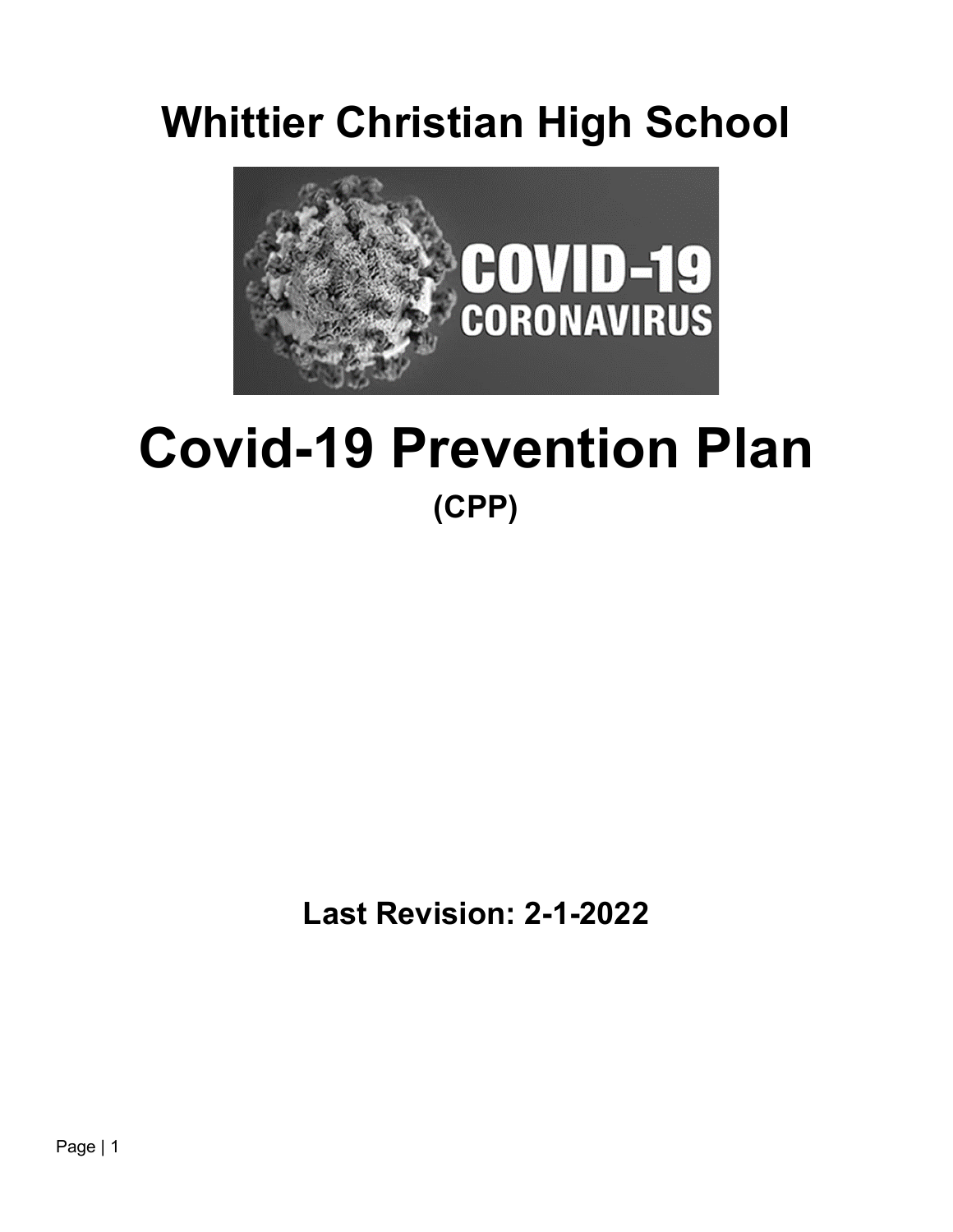This CPP is designed to control exposures to the SARS-CoV-2 virus that may occur in our workplace.

## **Authority and Responsibility**

The Chief Operating Officer has overall authority and responsibility for implementing the provisions of this CPP in our workplace. In addition, all managers and supervisors are responsible for implementing and maintaining the CPP in their assigned work areas and for ensuring employees receive answers to questions about the program in a language they understand.

All employees are responsible for using safe work practices, following all directives, policies, and procedures, and assisting in maintaining a safe work environment.

## **Identification and Evaluation of COVID-19 Hazards**

We will implement the following in our workplace:

- Conduct workplace-specific evaluations using the **Appendix A: Identification of COVID-19 Hazards** form.
- Evaluate employees' potential workplace exposures to all persons at or who may enter our workplace.
- Review applicable orders and general and industry-specific guidance from the State of California, Cal/OSHA, and the local health department related to COVID-19 hazards and prevention.
- Evaluate existing COVID-19 prevention controls in our workplace and the need for different or additional controls.
- Conduct periodic inspections using the **Appendix B: COVID-19 Inspections form** as needed to identify unhealthy conditions, work practices, and work procedures related to COVID-19 and ensure compliance with our COVID-19 policies and procedures.

#### **Employee participation**

Employees and their authorized employees' representatives are encouraged to participate in the identification and evaluation of COVID-19hazards by 1) Distributing **Appendix A** to all staff and encourage completing the form when a hazard is identified. 2) Establishing an open-door policy for employees to address any concerns of potential hazards at work with a member of the Administration or the COVID-19 coordinator.

#### **Employee screening**

We implemented a home-based symptom screen for our employees. 1) Employees perform a daily symptom review and temperature check on themselves daily before arriving to work, 2) Employees attest to not having any COVID-19 symptoms, 3) Employees stay home if symptomatic and report it to the health office.

## **Correction of COVID-19 Hazards**

Unsafe or unhealthy work conditions, practices, or procedures will be documented on **Appendix B: COVID-19 Inspections** form and corrected in a timely manner based on the severity of the hazards, as follows:

**1**) Hazards identified by periodic inspections **(Appendix B)** or workplace-specific evaluations **(Appendix A)** will be reviewed immediately by the Safety Committee member to assess the severity and channeled to appropriate personnel to be corrected accordingly in a timely manner. **Appendix B** will be completed and sent to the Safety Committee to ensure correction of hazards and follow-up if necessary.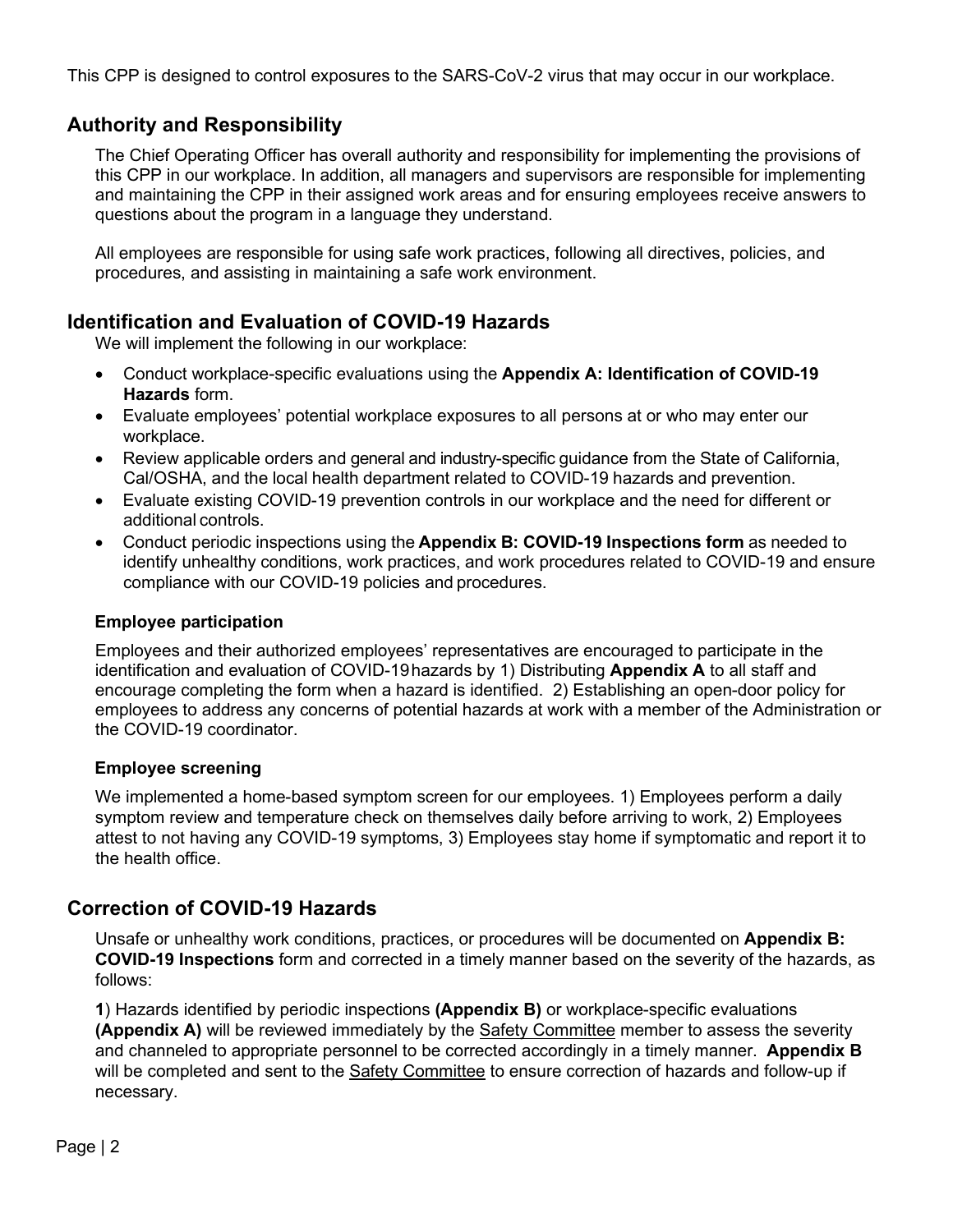## **Control of COVID-19 Hazards**

## **Physical Distancing**

Where possible, we encourage physical distancing in our workplace by:

- Arranging classroom seating assignments; spacing desks/chairs 3ft apart
- Using plexiglass partitions at the workspace
- Modifying activities to avoid large indoor gatherings
- Reducing indoor eating areas and breakrooms; creating outdoor eating areas
- Reducing the number of persons in an area at one time, including visitors.

Individuals will be kept as far apart as possible when there are situations where 3ft feet of physical distancing cannot be achieved.

#### **Face Coverings**

We allow the use of clean cloth masks and provide new, disposable face coverings for all employees including KN94/95 masks if necessary. We ask all employees to keep each other accountable to ensure masks are properly worn over the nose and mouth when indoors, and when outdoors and less than six feet away from another person, including non-employees, and where required by orders from the California Department of Public Health (CDPH) or local health department. Masks are available in each classroom, school offices, and throughout campus, accessible to anyone who may need one.

The following are exceptions to the use of face coverings in our workplace:

- When an employee is alone in a room.
- While eating and drinking at the workplace, provided employees are at least six feet apart and outside air supply to the area, if indoors, has been maximized to the extent possible.
- Employees wearing respiratory protection in accordance with CCR Title 8 section 5144 or other safety orders.
- Employees who cannot wear face coverings due to a medical or mental health condition or disability, or who are hearing-impaired or communicating with a hearing-impaired person. Alternatives will be considered on a case-by-case basis.

#### **Engineering controls**

We maximize, to the extent feasible, the quantity of outside air for our buildings with mechanical or natural ventilation systems by:

- Doors are kept open when possible, and HEPA filter air purifiers are utilized where necessary.
- Contracted HVAC company tested the air balance throughout the facility prior to school reopening.
- Contracted HVAC company maintains and adjusts the ventilation system periodically to allow the maximum amount of outside air as possible.
- All HVAC filters were upgraded to MERV 13 rating and are changed every four months. ??

#### **Cleaning and disinfecting**

Workplace cleaning and disinfection measures and disinfection of frequently touched surfaces is performed daily as follows:

- Adequate supplies and time are provided for cleaning and disinfection to be done thoroughly and properly.
- Cleaning schedules and assignments are created for designated staff, including faculty, to ensure high touch surfaces are disinfected and end-of-day cleaning/disinfection is done routinely and as necessary.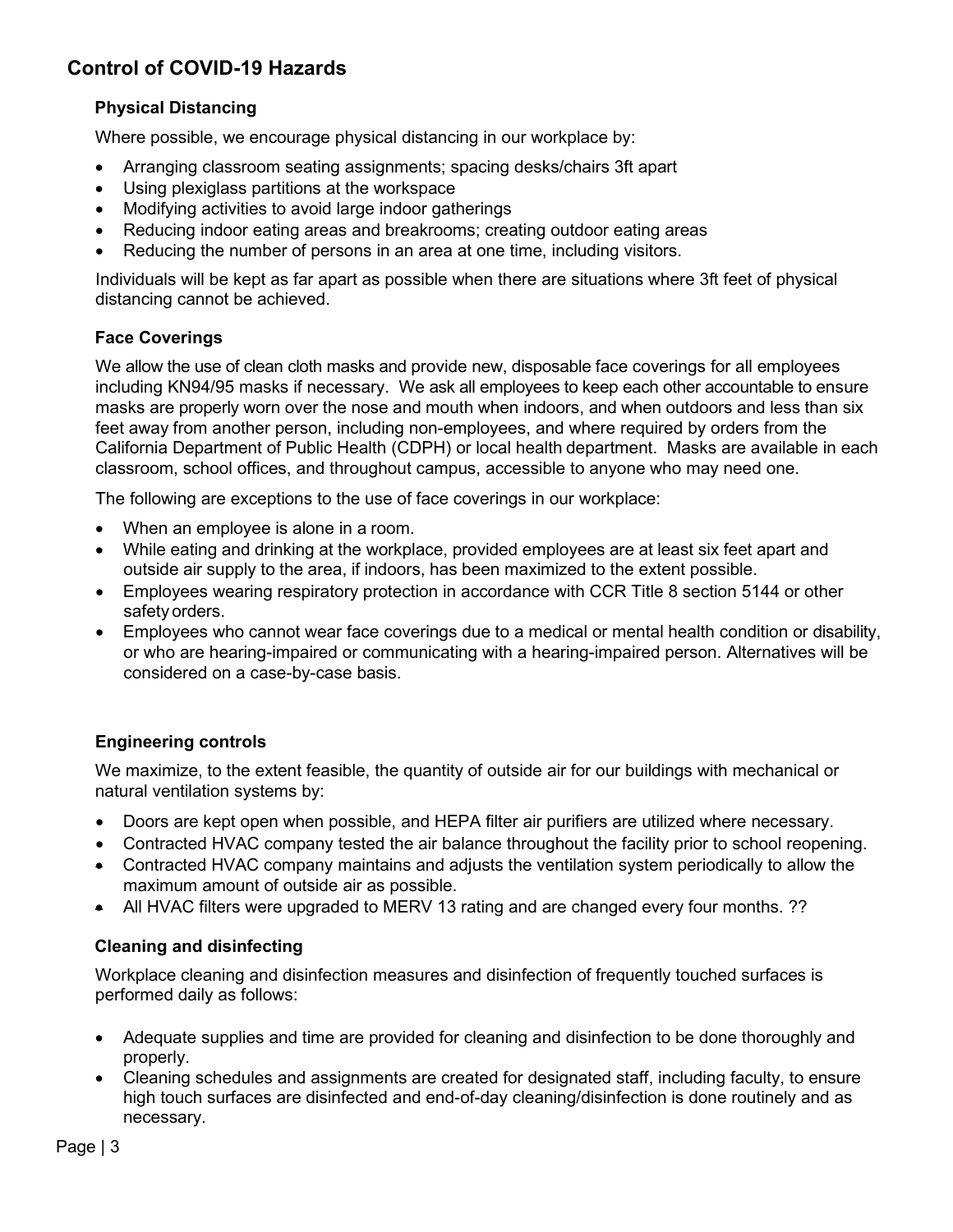• Staff is trained on proper disinfection procedures and cleaning supplies are made available to all employees.

Should we have a COVID-19 case in our workplace, we will implement additional terminal cleaning procedures in the affected area

#### **Shared tools, equipment, and personal protective equipment (PPE)**

PPE must not be shared, e.g., gloves, goggles, and face shields.

Items that employees come in regular physical contact with, such as phones, headsets, desks, keyboards, writing materials, instruments, and tools, must also not be shared, to the extent feasible. Where there must be sharing, the items will be disinfected between uses. Cleaning supplies, including disinfectant wipes and/or spray and micro-fiber cloths, are provided to all classrooms, offices, kitchen, and other congregate areas on campus.

Sharing of vehicles will be minimized to the extent feasible, and high-touch points (for example, steering wheel, door handles, seatbelt buckles, armrests, shifter, etc.) will be disinfected between users

#### **Hand sanitizing**

In order to implement effective hand sanitizing procedures, we:

- Evaluated handwashing facilities throughout campus before school reopening and added the following:
- Installed new touch-free washed stations outside restrooms
- Distributed portable touch-free hand sanitizer stands throughout campus
- Installed wall-mounted hand sanitizer dispensers with methanol-free hand sanitizer in all classrooms, offices, and other areas on campus.
- Posted visual aids next to sinks and wash stations as a reminder to wash hands and how to perform handwashing properly (for at least 20 seconds).

#### **Personal protective equipment (PPE) used to control employees' exposure to COVID-19**

We evaluate the need for PPE (such as gloves, goggles, and face shields) as required by CCR Title 8, section 3380, and provide such PPE as needed.

When it comes to respiratory protection, we evaluate the need in accordance with CCR Title 8 section 5144 when the physical distancing requirements are not feasible or maintained and provide appropriate face coverings as needed including N95 masks.

## **Investigating and Responding to COVID-19 Cases**

This will be accomplished by using **Appendix C: Investigating COVID-19 Cases** form and/or **the OCHCA COVID-19 Exposure Investigation Worksheet.** 

Employees who had potential COVID-19 exposure in our workplace will be:

- Required to quarantine if identified to be a close contact to the index case.
- Encouraged to be tested for COVID-19 testing at no cost during their working hours.
- Provided the information on benefits described in **Training and Instruction, and Exclusion of COVID-19 Cases.**

## **System for Communicating**

Our goal is to ensure that we have effective two-way communication with our employees, in a form they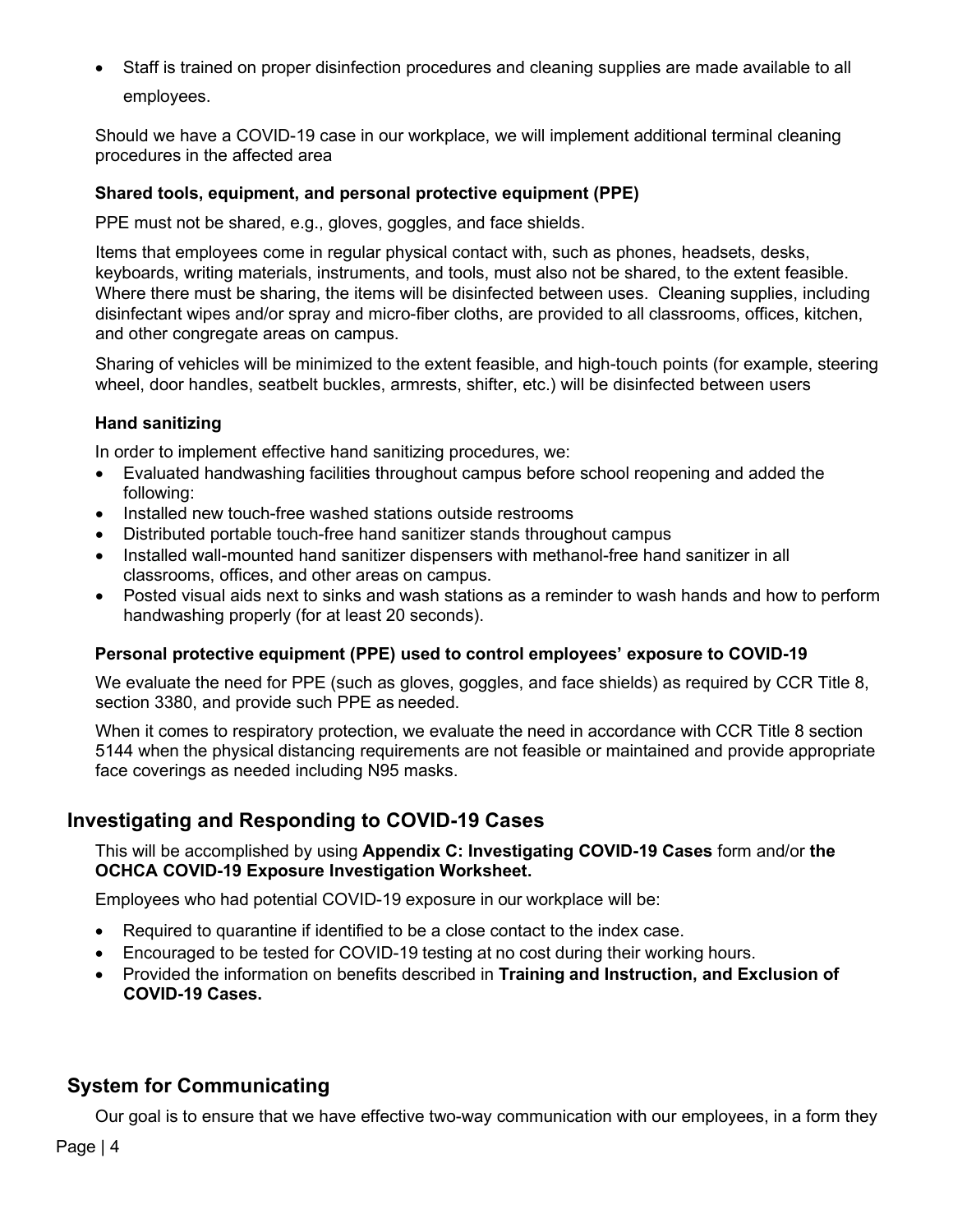can readily understand, and that it includes the following information:

- Employees should report COVID-19 symptoms and possible hazards to COVID-19, the COVID Coordinator/RN.
- Employees can report symptoms and hazards without fear of reprisal to the COVID Coordinator or a member of the Safety Committee member and/or Administration.
- Our procedures and policies include accommodations for employees with medical or other conditions that put them at increased risk of severe COVID-19 illness.
- When and where routine COVID-19 testing will occur.
- At times when testing is not required, employees can access COVID-19 testing if they choose to be tested due to exposure or symptoms through their primary care providers (PCP), urgent care, testing centers and the school health office.
- In the event we are required to provide testing because of a workplace exposure or outbreak, we will communicate the plan for providing testing and inform affected employees of the reason for the testing and the possible consequences of a positive test.
- Information about COVID-19 hazards employees (including other employers and individuals in contact with our workplace) may be exposed to, what is being done to control those hazards, and our COVID-19 protocols detailed in our COVID-19 Prevention Program (CPP).

## **Training and Instruction**

We will provide periodic training and instruction that includes:

- Our COVID-19 protocols, and policies & procedures to protect employees from COVID-19 hazards.
- Information regarding COVID-19-related benefits to which the employee may be entitled under applicable federal, state, or local laws.
- The fact that:
	- $\circ$  COVID-19 is an infectious disease that can be spread through the air.
	- $\circ$  COVID-19 may be transmitted when a person touches a contaminated object and then touches their eyes, nose, or mouth.
	- o An infectious person may have no symptoms.
- Methods of physical distancing and the importance of combining physical distancing with the wearing of facecoverings.
- The fact that particles containing the virus can travel more than six feet, especially indoors, so physical distancing must be combined with other controls, including face coverings and hand hygiene, to be effective.
- The importance of frequent handwashing with soap and water for at least 20 seconds and using hand sanitizer when employees do not have immediate access to a sink or handwashing facility, and that hand sanitizer does not work if the hands aresoiled.
- Proper use of face coverings and the fact that face coverings are not respiratory protective equipment - face coverings are intended to primarily protect other individuals from the wearer of the face covering.
- COVID-19 symptoms, and the importance of obtaining a COVID-19 test and not coming to work if the employee has COVID-19 symptoms.
- Training will be provided through *Vector Training***.**

**Appendix D: COVID-19 Training Roster** will be used to document this training when an e-roster or other form of attendance tracker is not available.

## **Exclusion of COVID-19 Cases from work**

When we have a COVID-19 case in our workplace, we will limit transmission by:

• Ensuring that COVID-19 cases are excluded from the workplace until our return-to-work requirements are met.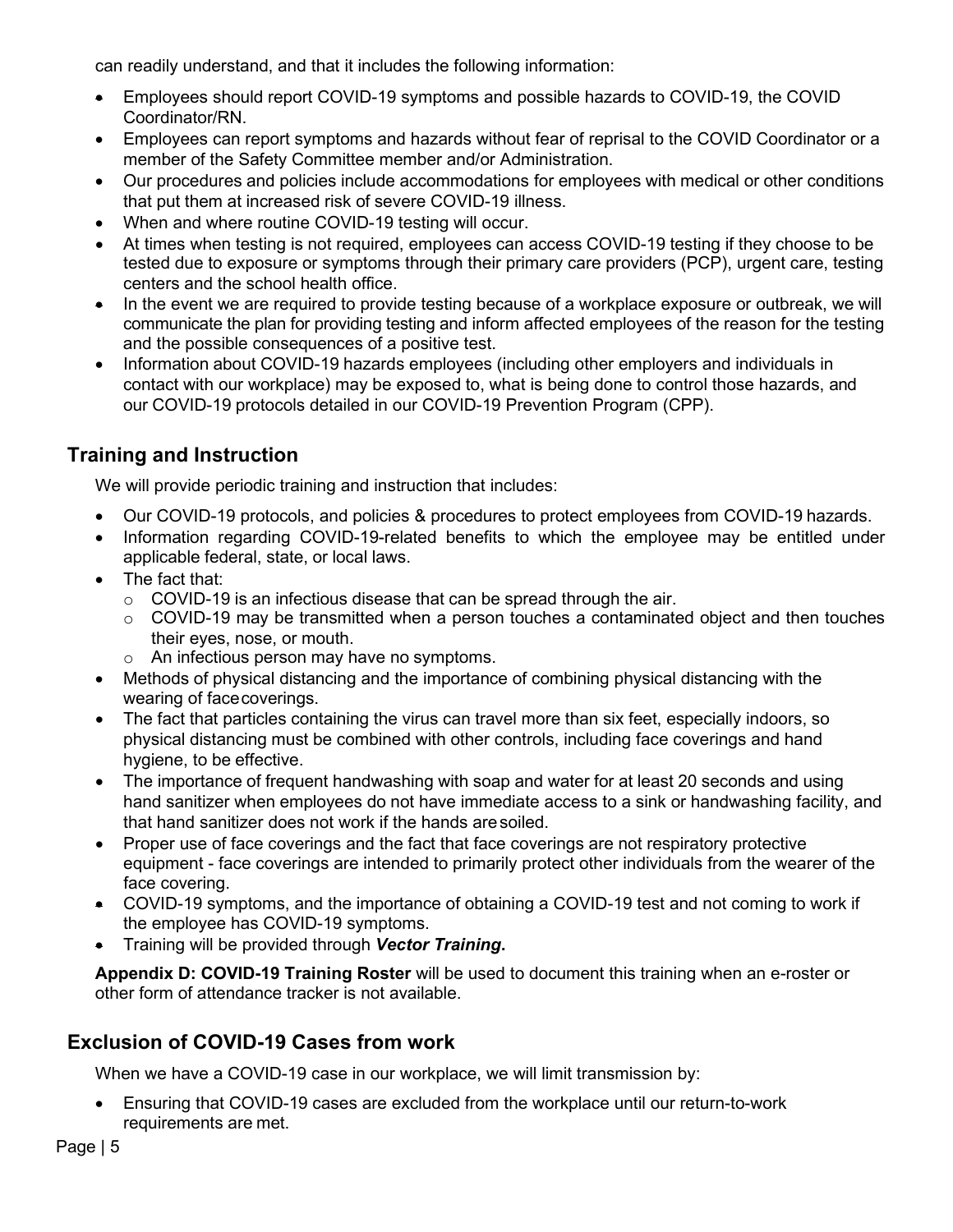- Excluding employees with COVID-19 exposure from the workplace for (10) ten days after the last known COVID-19 exposure to a COVID-19 case or follow the current isolation and quarantine protocols from CDPH.
- Continuing and maintaining an employee's earnings, seniority, and all other employee rights and benefits whenever we've demonstrated that the COVID-19 exposure is work-related. This will be accomplished by providing employee sick leave benefits consistent with The CARES Act.
- The COVID-19 coordinator will provide HR with pertinent information from the COVID case investigation to determine work-related exposures and possible transmission.
- Providing employees at the time of exclusion with information on available benefits.

## **Reporting, Recordkeeping, and Access**

It is our policy to:

- Report information about COVID-19 cases at our workplace to the local health department whenever required by law, and provide any related information requested by the local health department.
- Report immediately to Cal/OSHA any COVID-19-related serious illnesses or death, as defined under CCR Title 8 section 330(h), of an employee occurring in our place of employment or in connection with any employment.
- Maintain records of the steps taken to implement our written COVID-19 Prevention Program in accordance with CCR Title 8 section3203(b).
- Make our written COVID-19 Prevention Program available at the workplace to employees, authorized employee representatives, and representatives of Cal/OSHA immediately upon request.
- Use **Appendix C: Investigating COVID-19 Cases** form or COVID-19 Cases school tracker to keep a record of and track all COVID-19 cases. The information will be made available to employees, authorized employee representatives, or otherwise required by law, with personal identifying information removed.

## **Return-to-Work Criteria**

- COVID-19 cases with COVID-19 symptoms will not return to work until all the following have occurred:
	- $\circ$  At least 24 hours have passed since a fever of 100.4, or higher has resolved without the use of fever-reducing medications.
	- o COVID-19 symptoms have improved.
	- o At least (10) ten days have passed since COVID-19 symptoms first appeared.
- COVID-19 cases who tested positive but never developed COVID-19 symptoms will not return to work until a minimum of 10 days has passed since the date of specimen collection of their first positive COVID-19 test.
- A negative COVID-19 test will not be required for an employee to return to work unless the quarantine is shortened by public health temporary guidelines.
- If an order to isolate or quarantine an employee is issued by a local or state health official, the employee will not return to work until the period of isolation or quarantine is completed, or the order is lifted. If no period was specified, then the period will be (10) ten days from the time the order to isolate or quarantine was effective.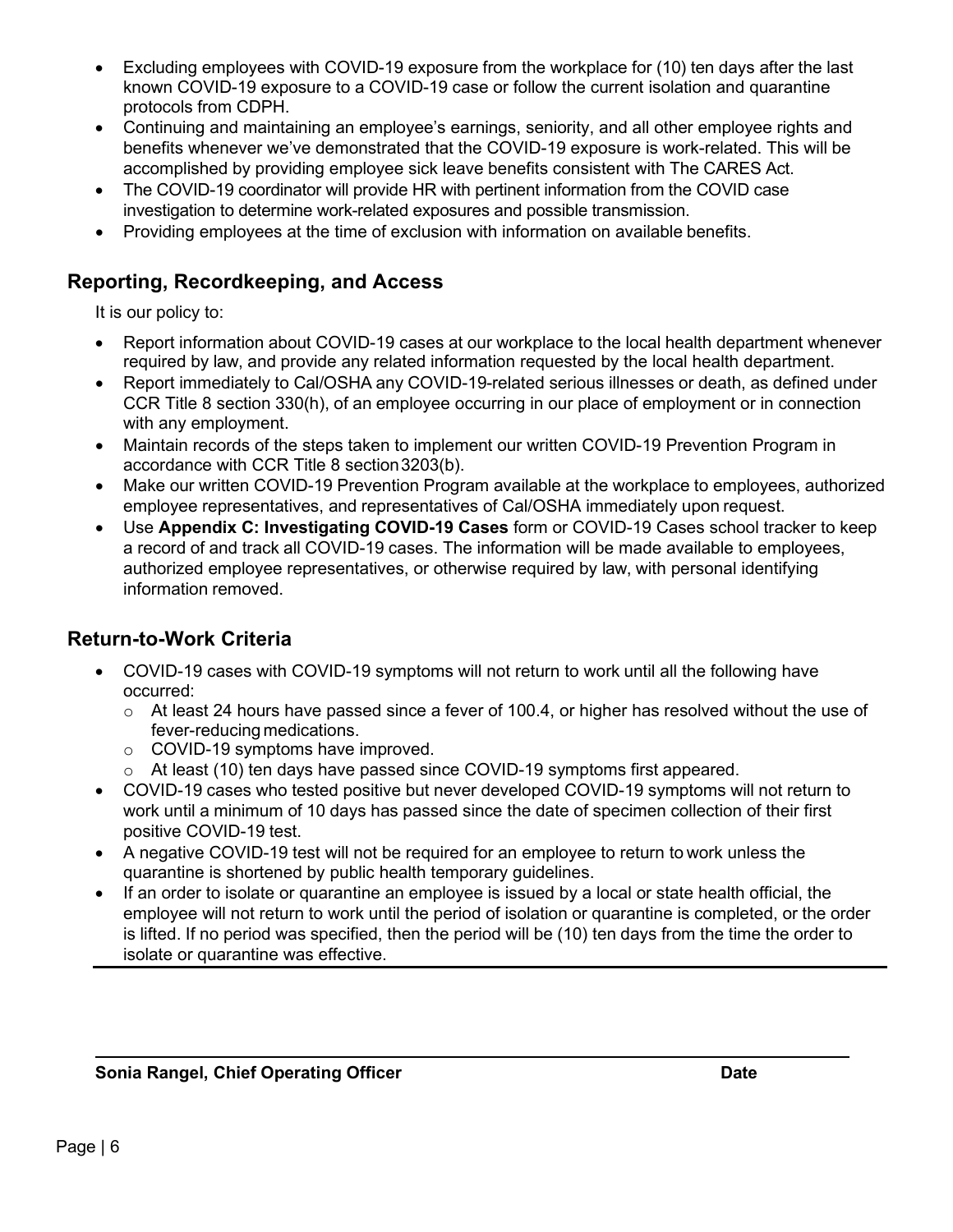## **Appendix A: Identification of COVID-19 Hazards**

All persons, regardless of symptoms or negative COVID-19 test results, will be considered potentially infectious. Particular attention will be paid to areas where people may congregate or come in contact with one another, regardless of whether employees are performing an assigned work task or not. For example, meetings, entrances, bathrooms, hallways, aisles, walkways, elevators, break or eating areas, cool-down areas, and waiting areas.

Evaluation of potential workplace exposures will be to all persons at the workplace or who may enter the workplace, including coworkers, employees of other entities, members of the public, customers or clients, and independent contractors. We will consider how employees and other persons enter, leave, and travel through the workplace, in addition to addressing fixed work locations.

**\_\_\_\_\_\_\_\_\_\_\_\_\_\_\_\_\_\_\_\_\_\_\_\_\_\_\_\_\_\_\_\_\_\_\_\_\_\_\_\_\_\_\_\_\_\_\_\_\_\_\_\_\_\_\_\_\_\_\_\_\_\_\_\_\_\_\_\_\_\_\_\_\_\_\_\_\_\_\_\_\_\_\_\_\_**

#### **Person(s) conducting the evaluation**: **\_\_\_\_\_\_\_\_\_\_\_\_\_\_\_\_\_\_\_\_\_\_\_\_\_\_\_\_\_\_\_\_\_\_\_\_\_\_\_**

**Date**: **\_\_\_\_\_\_\_\_\_\_\_\_\_\_\_\_**

**Name(s) of employee and authorized employee representative that participated**:

| Interaction, area, activity,<br>work task, process,<br>equipment and material<br>that potentially exposes<br>employees to COVID-19<br>hazards | <b>Places and times</b> | <b>Potential for COVID-19</b><br>exposures and employees<br>affected, including members<br>of the public and employees<br>of other employers | <b>Existing and/or</b><br>additional COVID-19<br>prevention controls,<br>including barriers,<br>partitions and<br>ventilation |
|-----------------------------------------------------------------------------------------------------------------------------------------------|-------------------------|----------------------------------------------------------------------------------------------------------------------------------------------|-------------------------------------------------------------------------------------------------------------------------------|
|                                                                                                                                               |                         |                                                                                                                                              |                                                                                                                               |
|                                                                                                                                               |                         |                                                                                                                                              |                                                                                                                               |
|                                                                                                                                               |                         |                                                                                                                                              |                                                                                                                               |
|                                                                                                                                               |                         |                                                                                                                                              |                                                                                                                               |
|                                                                                                                                               |                         |                                                                                                                                              |                                                                                                                               |
|                                                                                                                                               |                         |                                                                                                                                              |                                                                                                                               |
|                                                                                                                                               |                         |                                                                                                                                              |                                                                                                                               |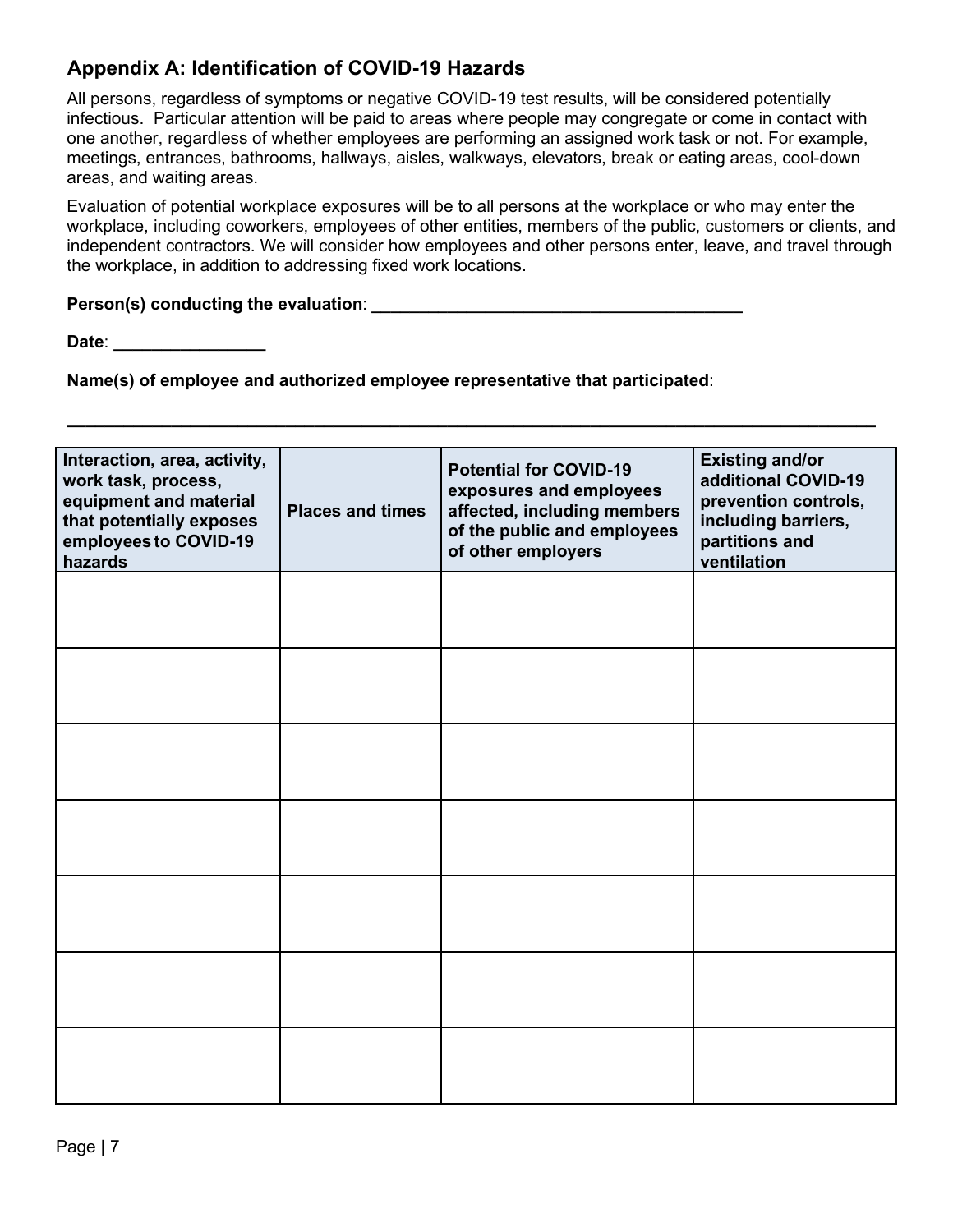## **Appendix B: COVID-19 Inspections**

**Date: \_\_\_\_\_\_\_\_\_\_\_\_**

**Name of person conducting the inspection**: **\_\_\_\_\_\_\_\_\_\_\_\_\_\_\_\_\_\_\_\_\_\_\_\_\_\_\_\_\_\_\_\_\_\_\_\_\_\_\_\_\_\_\_\_\_\_\_\_**

**Work location evaluated**: **\_\_\_\_\_\_\_\_\_\_\_\_\_\_\_\_\_\_\_\_\_\_\_\_\_\_\_\_\_\_\_\_\_\_\_\_\_\_\_\_\_\_\_\_\_\_\_\_\_\_\_\_\_\_\_\_\_\_\_\_\_\_\_\_**

| <b>Exposure Controls</b>                                                                           | <b>Status</b> | <b>Person Assigned</b><br>to Correct | <b>Date Corrected</b> |
|----------------------------------------------------------------------------------------------------|---------------|--------------------------------------|-----------------------|
| <b>Engineering</b>                                                                                 |               |                                      |                       |
| <b>Barriers/partitions</b>                                                                         |               |                                      |                       |
| Ventilation (amount of fresh air and<br>filtration maximized)                                      |               |                                      |                       |
| Additional room air filtration                                                                     |               |                                      |                       |
|                                                                                                    |               |                                      |                       |
|                                                                                                    |               |                                      |                       |
| Administrative                                                                                     |               |                                      |                       |
| Physical distancing                                                                                |               |                                      |                       |
| Surface cleaning and disinfection<br>(frequently enough and adequate<br>supplies)                  |               |                                      |                       |
| Hand washing facilities (adequate<br>numbers and supplies)                                         |               |                                      |                       |
| Disinfecting and hand sanitizing solutions<br>being used according to manufacturer<br>instructions |               |                                      |                       |
|                                                                                                    |               |                                      |                       |
|                                                                                                    |               |                                      |                       |
| PPE (not shared, available and being worn)                                                         |               |                                      |                       |
| Face coverings (cleaned sufficiently often)                                                        |               |                                      |                       |
| Gloves                                                                                             |               |                                      |                       |
| Face shields/goggles                                                                               |               |                                      |                       |
| Respiratory protection                                                                             |               |                                      |                       |
| Other_                                                                                             |               |                                      |                       |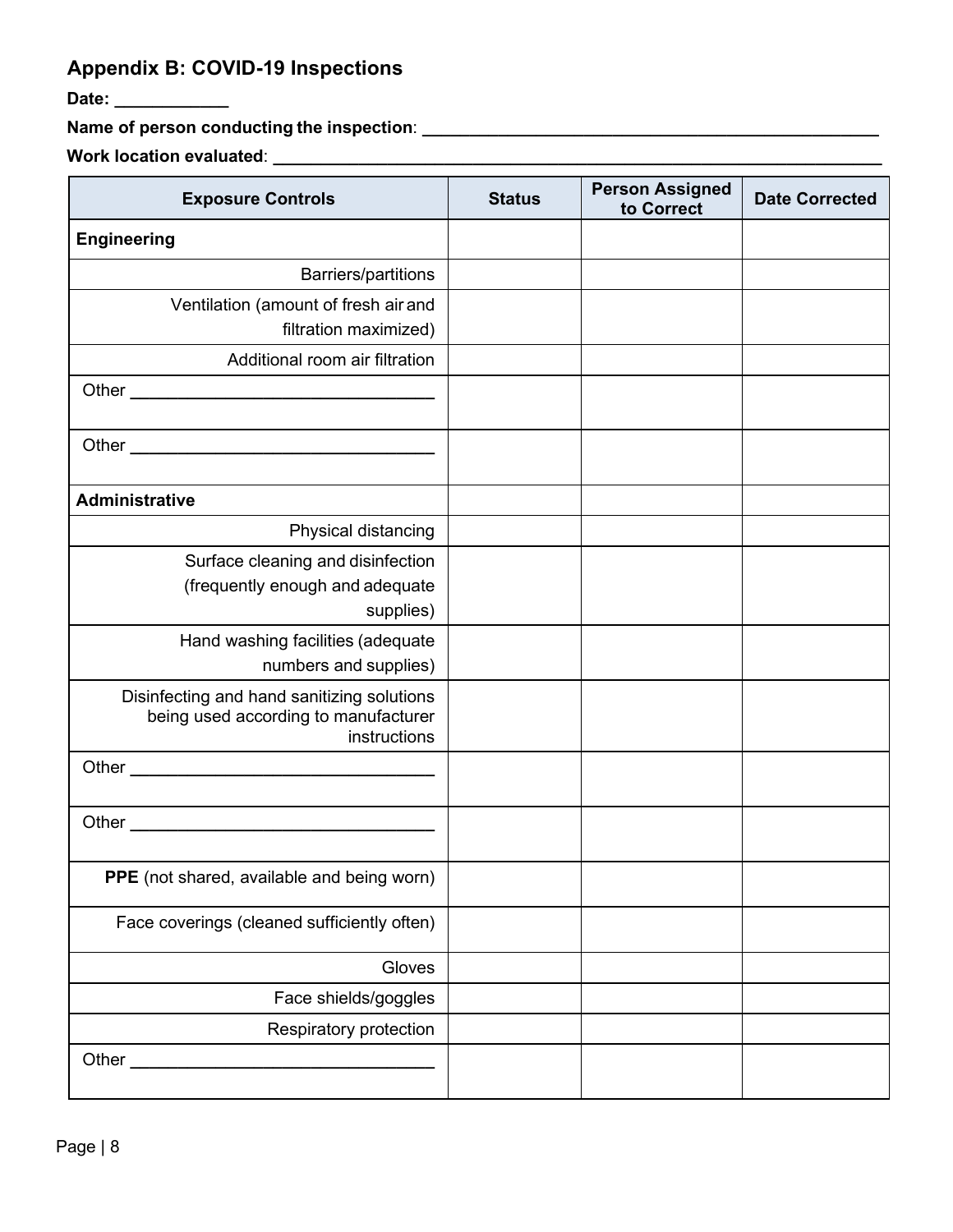# **Appendix C: Investigating COVID-19 Cases**

All personal identifying information of COVID-19 cases or symptoms will be kept confidential. All COVID-19 testing or related medical services provided by us will be provided in a manner that ensures the confidentiality of employees, with the exception of unredacted information on COVID-19 cases that will be provided immediately upon request to the local health department, CDPH, Cal/OSHA, the National Institute for Occupational Safety and Health (NIOSH), or as otherwise required by law.

All employees' medical records will also be kept confidential and not disclosed or reported without the employee's express written consent to any person within or outside the workplace, with the following exceptions: (1) Unredacted medical records provided to the local health department, CDPH, Cal/OSHA, NIOSH, or as otherwise required by law immediately upon request; and (2) Records that do not contain individually identifiable medical information or from which individually identifiable medical information has been removed.

#### **Person(s) Conducting the Investigation:**

| Name(s) of staff involved in the investigation:                                                                                                                                                                                             |
|---------------------------------------------------------------------------------------------------------------------------------------------------------------------------------------------------------------------------------------------|
|                                                                                                                                                                                                                                             |
|                                                                                                                                                                                                                                             |
|                                                                                                                                                                                                                                             |
| <b>Employee</b><br>Name:                                                                                                                                                                                                                    |
| <b>Occupation:</b>                                                                                                                                                                                                                          |
| Was COVID-19 test offered? $\Box$ Yes $\Box$ No                                                                                                                                                                                             |
| Date the case first had one or more COVID-19<br>symptoms:                                                                                                                                                                                   |
| Date and time the COVID-19 was last present in the<br>workplace:                                                                                                                                                                            |
| Date of the positive or negative test and/or<br>diagnosis:                                                                                                                                                                                  |
| Information received regarding COVID-19 test results and onset of symptoms.<br>$\Box$ Yes<br>$\square$ No<br>If yes, attach documentation.                                                                                                  |
| Results of the evaluation of the COVID-19 case and all locations at the workplace that may have<br>been visited by the COVID-19 case during the high-risk exposure period and who may have<br>been exposed (attach additional information): |
|                                                                                                                                                                                                                                             |
|                                                                                                                                                                                                                                             |
|                                                                                                                                                                                                                                             |
|                                                                                                                                                                                                                                             |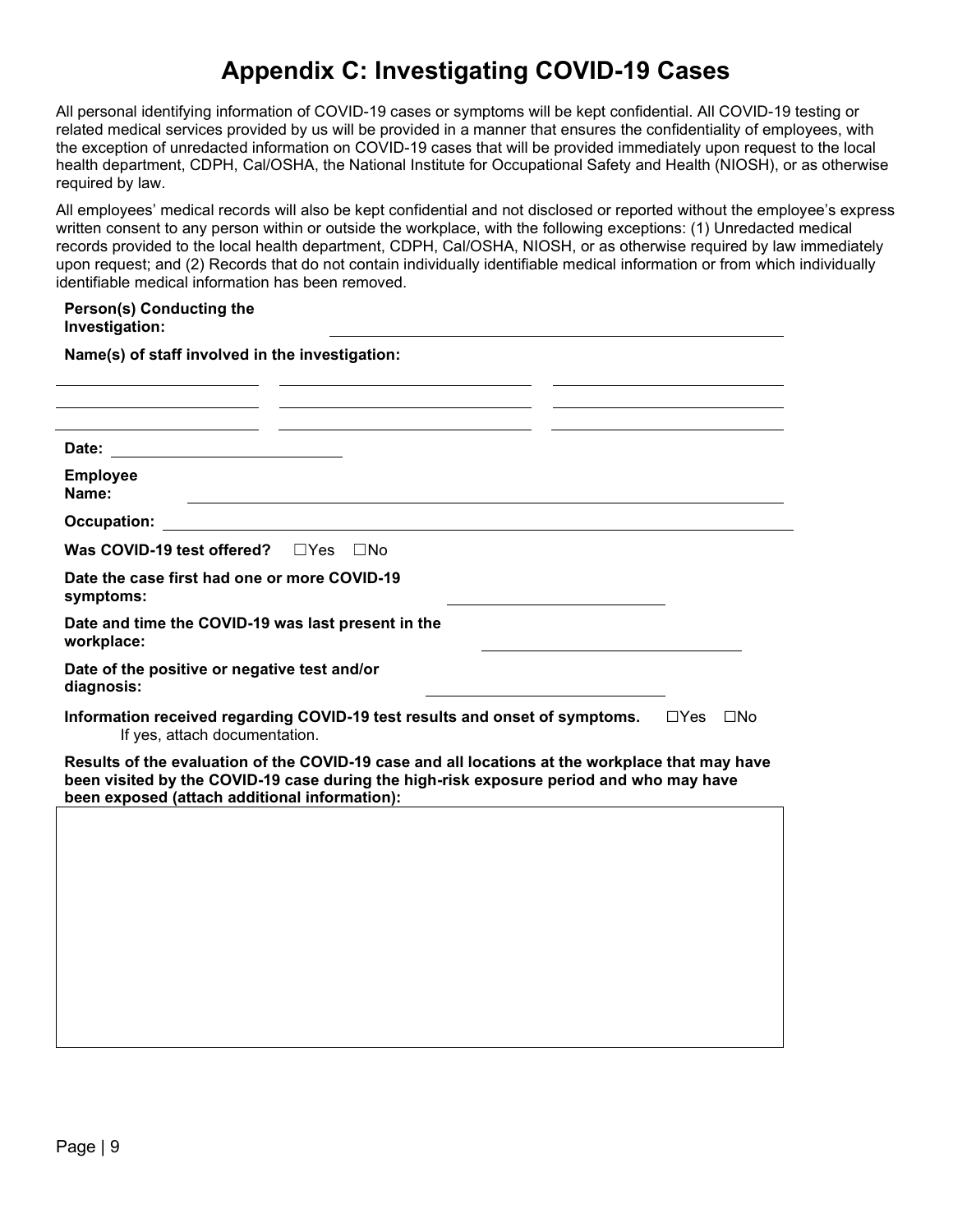| Notice given (within one business day, in a way that does not reveal any personal identifying<br>information of the COVID-19 case) of the potential COVID-19 exposure to: |                                                     |                                                                                        |  |  |
|---------------------------------------------------------------------------------------------------------------------------------------------------------------------------|-----------------------------------------------------|----------------------------------------------------------------------------------------|--|--|
|                                                                                                                                                                           | Date:                                               |                                                                                        |  |  |
| All employees who may have<br>had COVID-19 exposure and<br>their authorized<br>representatives.                                                                           | <b>Names of</b><br>employees that<br>were notified: |                                                                                        |  |  |
|                                                                                                                                                                           | Date:                                               |                                                                                        |  |  |
| Independent contractors and<br>other employers present at<br>the workplace during the<br>high-risk exposure period.                                                       | <b>Names of</b><br>employees that<br>were notified: |                                                                                        |  |  |
| exposure?                                                                                                                                                                 |                                                     | What were the workplace conditions that could have contributed to the risk of COVID-19 |  |  |
| What could be done to reduce exposure to COVID-19?                                                                                                                        |                                                     |                                                                                        |  |  |
| Was local health department notified? DYes DNo                                                                                                                            |                                                     | Date:                                                                                  |  |  |
|                                                                                                                                                                           |                                                     |                                                                                        |  |  |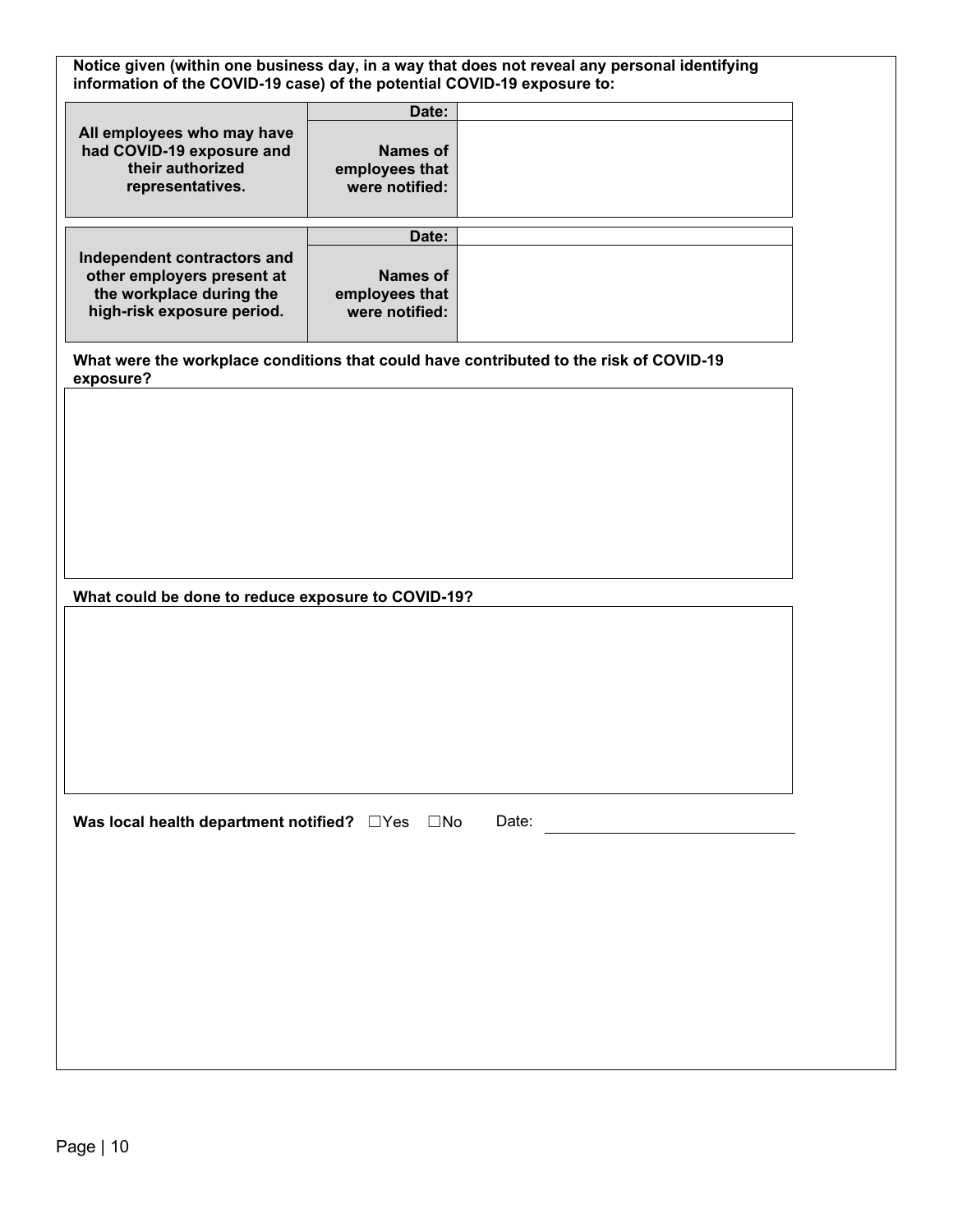## **Appendix D: COVID**-**19 Training Roster**

**Date: \_\_\_\_\_\_\_\_\_\_\_\_\_\_\_\_\_**

**Person that conducted the training**: **\_\_\_\_\_\_\_\_\_\_\_\_\_\_\_\_\_\_\_\_\_\_\_\_\_\_\_\_\_\_**

| <b>Employee Name</b> | <b>Signature</b> |
|----------------------|------------------|
|                      |                  |
|                      |                  |
|                      |                  |
|                      |                  |
|                      |                  |
|                      |                  |
|                      |                  |
|                      |                  |
|                      |                  |
|                      |                  |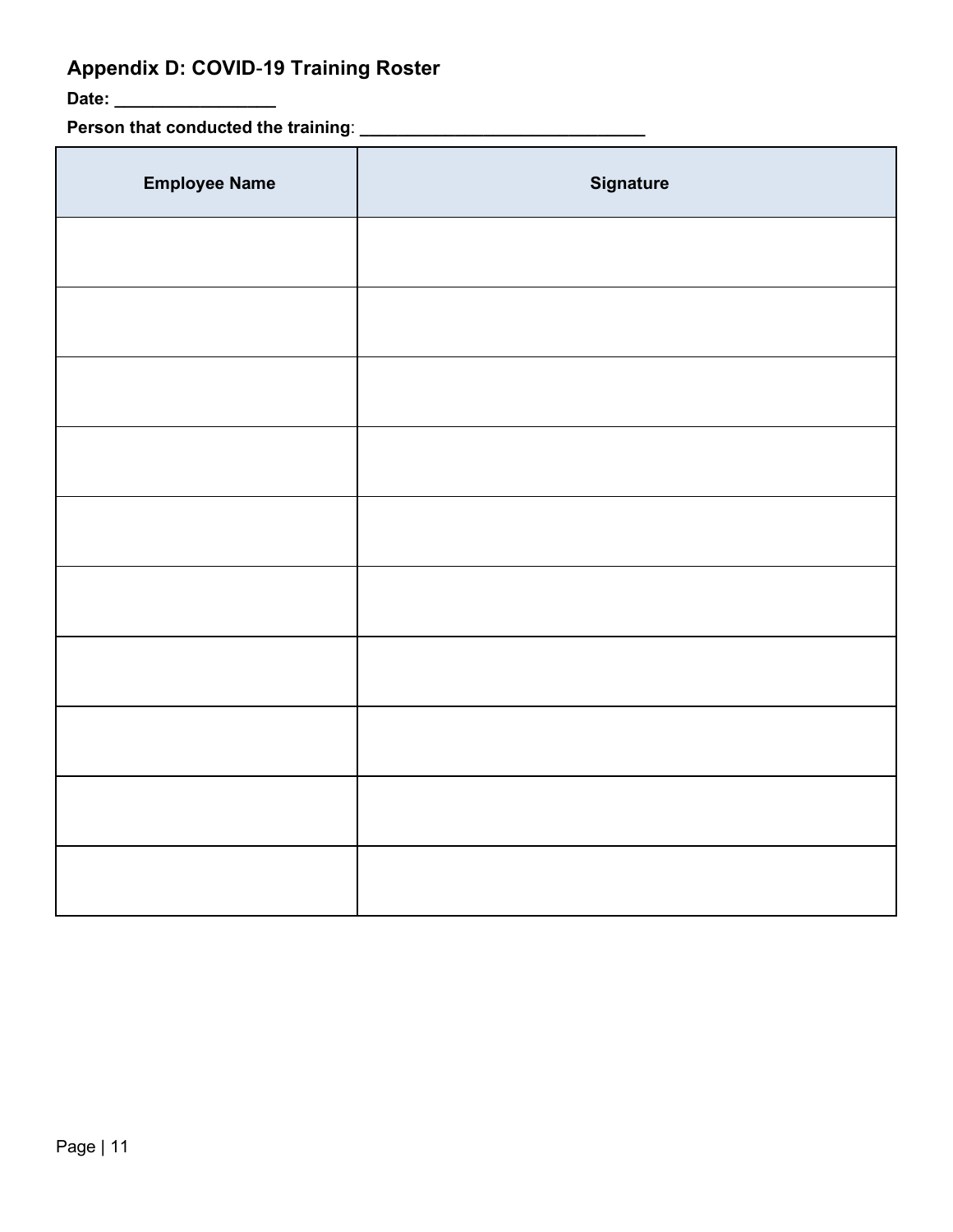## **Multiple COVID-19 Infections deemed to be a COVID-19 Outbreak**

This section of CPP will stay in effect until there are no new COVID-19 cases detected in our workplace for a 14-day period.

## **COVID-19 testing**

- We will offer COVID-19 testing to all employees in our exposed workplace except for employees who were not present during the period of an outbreak identified by a local health department or the relevant 14-day period. COVID-19 testing will be provided at no cost to employees during employees' working hours.
- COVID-19 testing consists of the following:
	- All employees in our exposed workplace will be offered testing as soon as we become aware of the outbreak and again one week later. Negative COVID-19 test results of employees with COVID-19 exposure will not impact the duration of any quarantine period required by or orders issued by the local health department.
	- After the first two COVID-19 tests, we will continue to offer COVID-19 testing of employees who remain at the workplace at least once per week, or more frequently if recommended by the local health department, until there are no new COVID-19 cases detected in our workplace for a 14 day period.
	- We will provide additional testing when deemed necessary by Cal/OSHA or the local public health.

## **Exclusion of COVID-19 cases**

We will ensure COVID-19 cases and employees who had COVID-19 exposure are excluded from the workplace in accordance with our CPP **Exclusion of COVID-19 Cases** and **Return to Work Criteria**  requirements and local health officer orders if applicable.

## **Investigation of workplace COVID-19 illness**

We will immediately investigate and determine possible workplace-related factors that contributed to the COVID-19 outbreak in accordance with our CPP **Investigating and Responding to COVID-19 Cases**.

## **COVID-19 investigation, review, and hazard correction**

In addition to our CPP **Identification and Evaluation of COVID-19 Hazards** and **Correction of COVID-19 Hazards**, we will immediately perform a review of potentially relevant COVID-19 policies, procedures, and controls and implement changes as needed to prevent further spread of COVID-19.

The investigation will include:

- Investigation/review of new or unabated COVID-19 hazards including:
	- Our leave policies and practices and whether employees are discouraged from remaining home when sick.
	- Our COVID-19 testing policies.
	- Insufficient outdoor air.
	- Insufficient air filtration.
	- Lack of physical distancing.
- Updating the review:
	- Every thirty days that the outbreak continues.
	- In response to new information or to new or previously unrecognized COVID-19 hazards.
	- When otherwise necessary.
- Implementing changes to reduce the transmission of COVID-19 based on the investigation and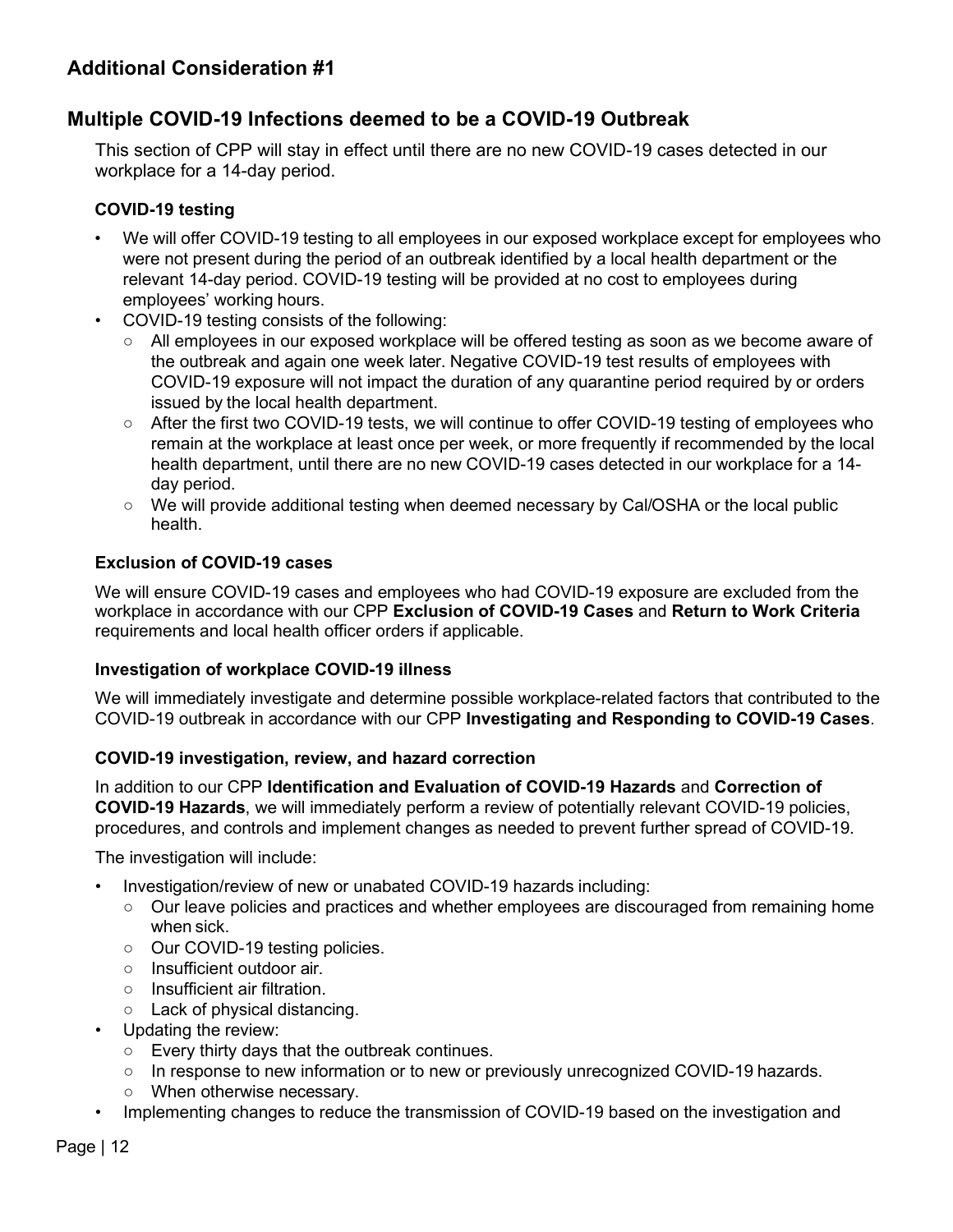review. We will consider:

- Moving indoor tasks outdoors or having them performed remotely.
- Increasing outdoor air supply when work is done indoors.
- Improving air filtration.
- Increasing physical distancing as much as possible.
- Respiratory protection as appropriate.

#### **Notifications to the local health department**

- Immediately, but no longer than 48 hours after learning of three or more COVID-19 cases in our workplace, we will contact the local health department for guidance on preventing the further spread of COVID-19 within the workplace.
- We will provide to the local health department the total number of COVID-19 cases and for each COVID-19 case, the name, contact information, occupation, workplace location, business address, the hospitalization and/or fatality status, and North American Industry Classification System code of the workplace of the COVID-19 case, and any other information requested by the local health department. We will continue to give notice to the local health department of any subsequent COVID-19 cases at our workplace.